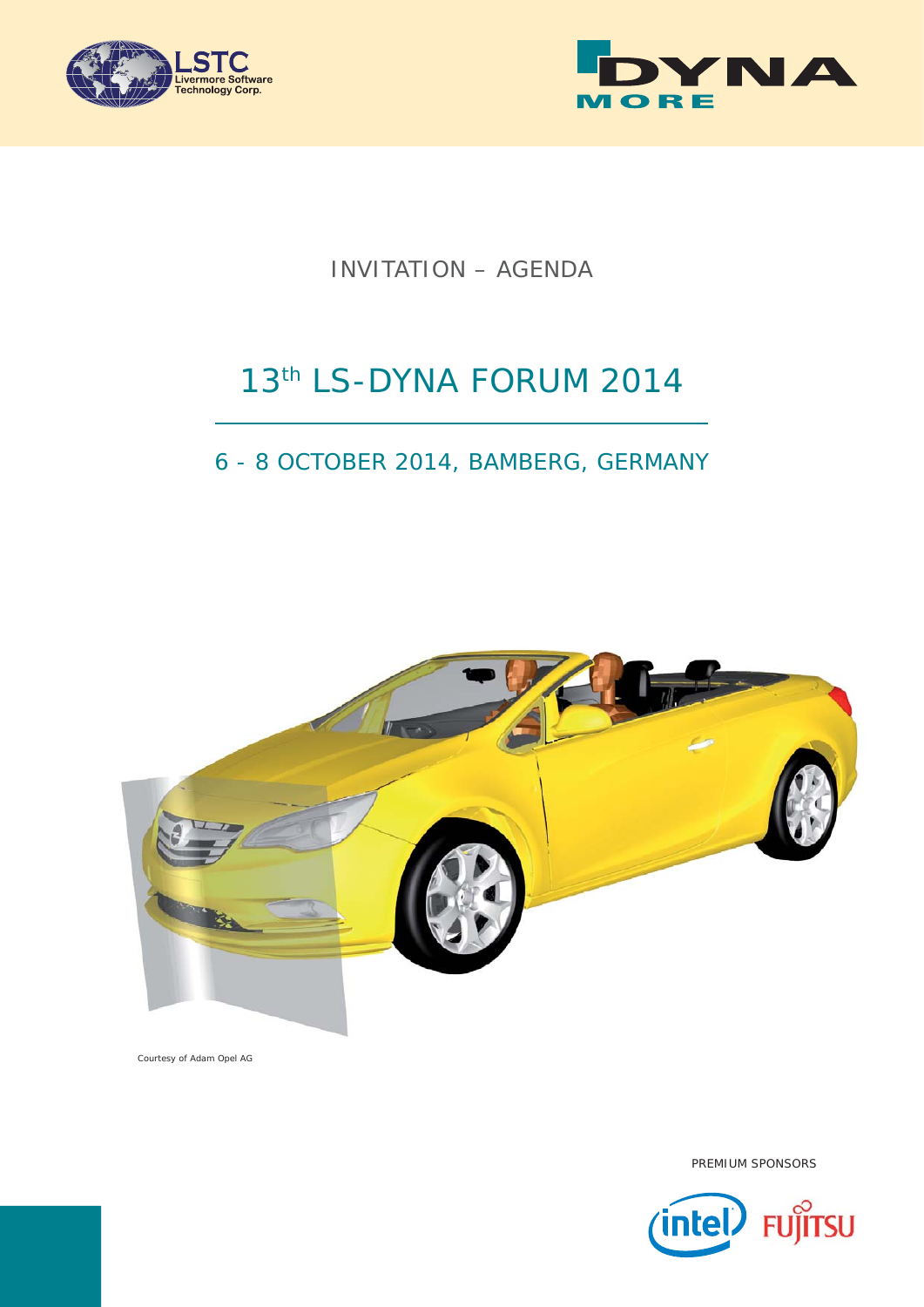Dear LS-DYNA user community,

with this agenda we would like to cordially invite you to our 13<sup>th</sup> LS-DYNA Forum from 6 - 8 October in Bamberg, which for the first time is taking place on two and a half days. In this way we respond to the feedback of attendees of former LS-DYNA conferences and are now able to offer an uncongested agenda with more than 80 technical presentations and 10 workshops on frequently requested topics.

Following this, the LS-DYNA Forum is not only an ideal place to exchange your experiences and findings with other users across the LS-DYNA product range as well as the associated CAE process chains. It will also give you the opportunity for a straightforward introduction to application areas of LS-DYNA, which you might have wanted to know about for a long time.

The conference starts with the half-day LS-DYNA Developer Forum where you will directly receive information from software developers about already available features and future developments in LS-DYNA. The second part of the conference is the LS-DYNA User Forum where other LS-DYNA users stemming from various branches of industry will do their best to inspire you with overview lectures and technical presentations about their fields of application. It is remarkable how the application driven research of new material and failure models is still an important trend in simulation. This can be measured by the great number of presentations about the simulation of plastics, composites and ultra high-strength steels as well as joining techniques using glued and welded connections.

As always, there is an accompanying exhibition of selected hardware and software manufacturers, which offers an exquisite chance to gather information on the latest news and trends around LS-DYNA. Last but not least, several employees of the DYNAmore will be available for your disposal to answer your questions or simply provide tips and tricks on the LS-DYNA product range.

In addition to the Forum we are pleased to offer you 8 special English spoken seminars on LS-DYNA, which are held by experienced instructors who work primarily in research and development. The seminars need to be booked separately – participants of the LS-DYNA forum receive a 10% discount on the seminar fees. More information on this can be found at the end of this booklet.

We hope that we have stimulated your interest and are looking forward to seeing you in Bamberg.

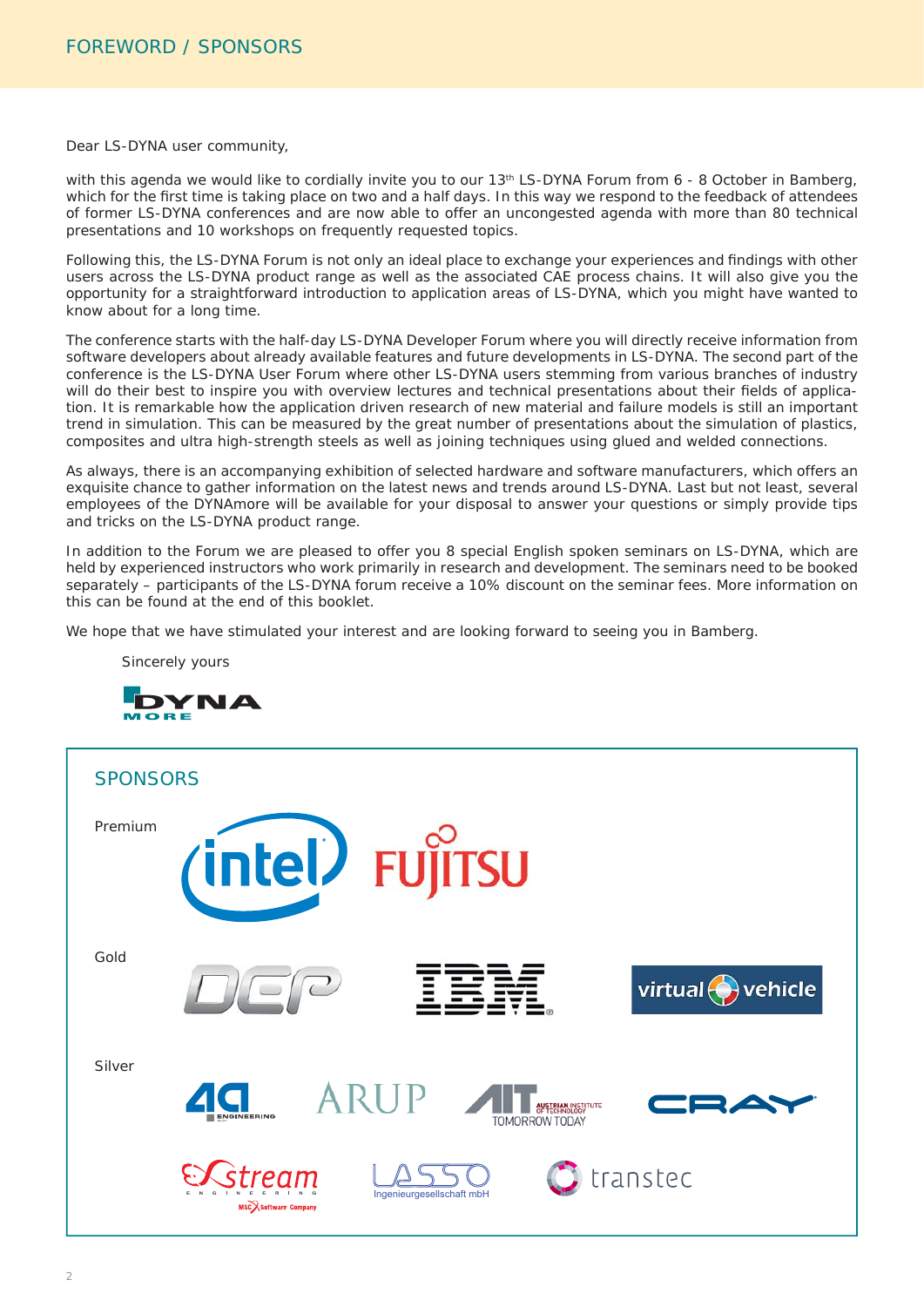# AT A GLANCE

|            | Monday, 6 October    |                         |                                                                                                                                   |  |  |
|------------|----------------------|-------------------------|-----------------------------------------------------------------------------------------------------------------------------------|--|--|
|            | from 11:00           |                         | Registration                                                                                                                      |  |  |
|            | $13:00 - 15:15$      | Parallel                | Workshop:<br>Workshop:<br><b>Developer presentations</b><br>Contacts<br><b>Failure Metals</b>                                     |  |  |
| Exhibition | $16:00 - 18:00$      | Parallel                | Workshop:<br>Workshop:<br>Developer presentations<br><b>Modeling Plastics</b><br><b>Connections</b>                               |  |  |
|            | from 18:00           | Exhibition              | Beverages and snacks                                                                                                              |  |  |
|            | Tuesday, 7 October   |                         |                                                                                                                                   |  |  |
|            | from 08:00           |                         | Registration                                                                                                                      |  |  |
|            | $09:00 - 10:15$      | Plenary                 | Keynote presentations                                                                                                             |  |  |
|            | $10:50 - 12:30$      | Plenary                 | Keynote presentations                                                                                                             |  |  |
|            | $12:30 - 13:50$      | Lunch break             |                                                                                                                                   |  |  |
| Exhibition | $13:50 - 15:10$      | Parallel sessions       | Processes I<br>Crash I<br><b>CAE Processes I</b><br>(Applications)<br>(Materials)                                                 |  |  |
|            | $15:40 - 16:40$      | Parallel sessions       | Crash II<br>Processe II<br>Materials I<br>Workshop:<br>(Rollen, Schweißen)<br><b>SCALE SDM</b><br>(Materials/Appl.)<br>(Plastics) |  |  |
|            | $17:20 - 18:20$      | Parallel sessions       | Crash III<br>Processes III<br>Materials II<br>Workshop:<br>(Experiments)<br>(Thermomech.)<br>(Plastics)<br><b>Dummy</b>           |  |  |
|            | 19:00<br>20:00       | Exhibition<br>Hegelsaal | Get together<br>Gala dinner                                                                                                       |  |  |
|            | Wednesday, 8 October |                         |                                                                                                                                   |  |  |
|            | $08:20 - 09:20$      | Parallel sessions       | Materials III<br>Workshop:<br>IT / Hardware<br>Methods I<br>(Plastics FRP)<br>Crash                                               |  |  |
|            | $09:50 - 10:50$      | Parallel sessions       | Materials IV<br>Passive Safety<br>Workshop:<br>Methods II<br>(Pre/Postproc.)<br>(Plastics FRP)<br>LS-OPT                          |  |  |
| Exhibition | $11:20 - 12:20$      | Parallel sessions       | Materials V<br>Human models<br>Workshop:<br>Methods III<br>(Safety/Comfort)<br><b>DYNAtools</b><br>(Metals)                       |  |  |
|            | $12:20 - 13:40$      | Lunch break             |                                                                                                                                   |  |  |
|            | $13:40 - 15:00$      | Parallel sessions       | Materials VI<br>Pedestrian Safety<br>Workshop:<br>Optimization<br>Implicit<br><b>Dummies</b><br>(Failure)                         |  |  |
|            | $15:30 - 16:00$      | Plenary                 | Keynote presentations                                                                                                             |  |  |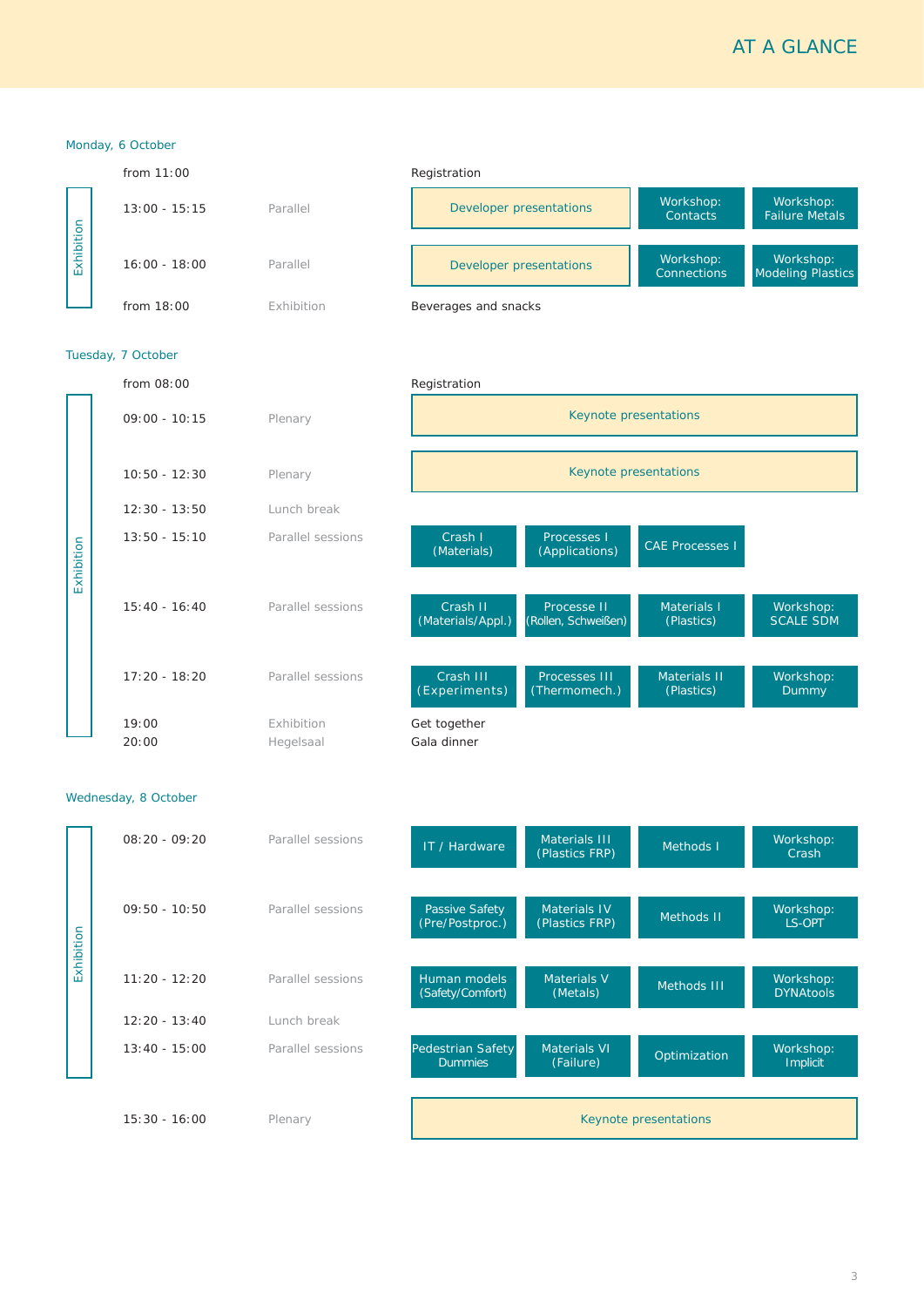

Welcome Kongresshotel Bamberg, Germany

#### Venue

Welcome Kongresshotel Bamberg Mußstraße 7 D-96047 Bamberg, Germany Tel. +49 (0) 9 51 - 70 00 - 0 Fax +49 (0) 9 51 - 70 00 - 5 16 E-Mail: info.bak@welcome-hotels.com www.welcome-hotels.com Set right on the banks of the river Regnitz, the hotel is only a few minutes walk from the historic town centre.

#### Accommodation

A restricted number of reduced-price rooms have been reserved for Forum guests at the conference hotel until 23 August. Please book your hotel room yourself using the keyword "LS-DYNA Forum" or book online at www.dynamore.de/forum2014-hotel-e.

Further hotels in walking distance to the Kongresshotel which you may chose for yourself: Hotel Tandem, Hotel SandStern, Palais Schrottenberg, Alt-Ringlein, Hotel am Dom, Hotel Brudermühle, Hotel Wohnbar



Altes Rathaus Bamberg, Germany

#### Participant fees

Industry: 580 Euro (510 Euro \*) Academic: 410 Euro (360 Euro \*) \* Early bird until 8 August 2014 All prices per person plus VAT if applicable. Fees include conference attendance, conference proceedings plus CD, gala dinner, lunches, coffee breaks, and attendance of the get together on 6 October 2014.

#### Hardware and software exhibition

Please request further information.

#### Conference language

German and English

### DYNAmore GmbH

DYNAmore is dedicated to support engineers in solving nonlinear mechanical as well as multiphysical problems numerically. Our product portfolio includes the finite element solver LS-DYNA, the pre- and postprocessor LS-PrePost and the optimization software LS-OPT as well as numerous finite element models needed for crash worthiness simulation.

You will find DYNAmore in Stuttgart, Dresden, Ingolstadt, Berlin, Langlingen, Zurich (CH), Linköping (S), Gothenburg (S) and Torino (I).

### **Contact**

DYNAmore GmbH Carina Ernigkeit Industriestr. 2 D-70565 Stuttgart, Germany Tel. +49 (0) 7 11 - 45 96 00 - 0 Fax +49 (0) 7 11 - 45 96 00 - 29 E-Mail: forum@dynamore.de

#### **Registration**

Please use the the registration form, send an E-Mail to forum@dynamore.de or register online at www.dynamore.de/forum2014-anm-e.

#### More information

www.dynamore.de/forum2014-e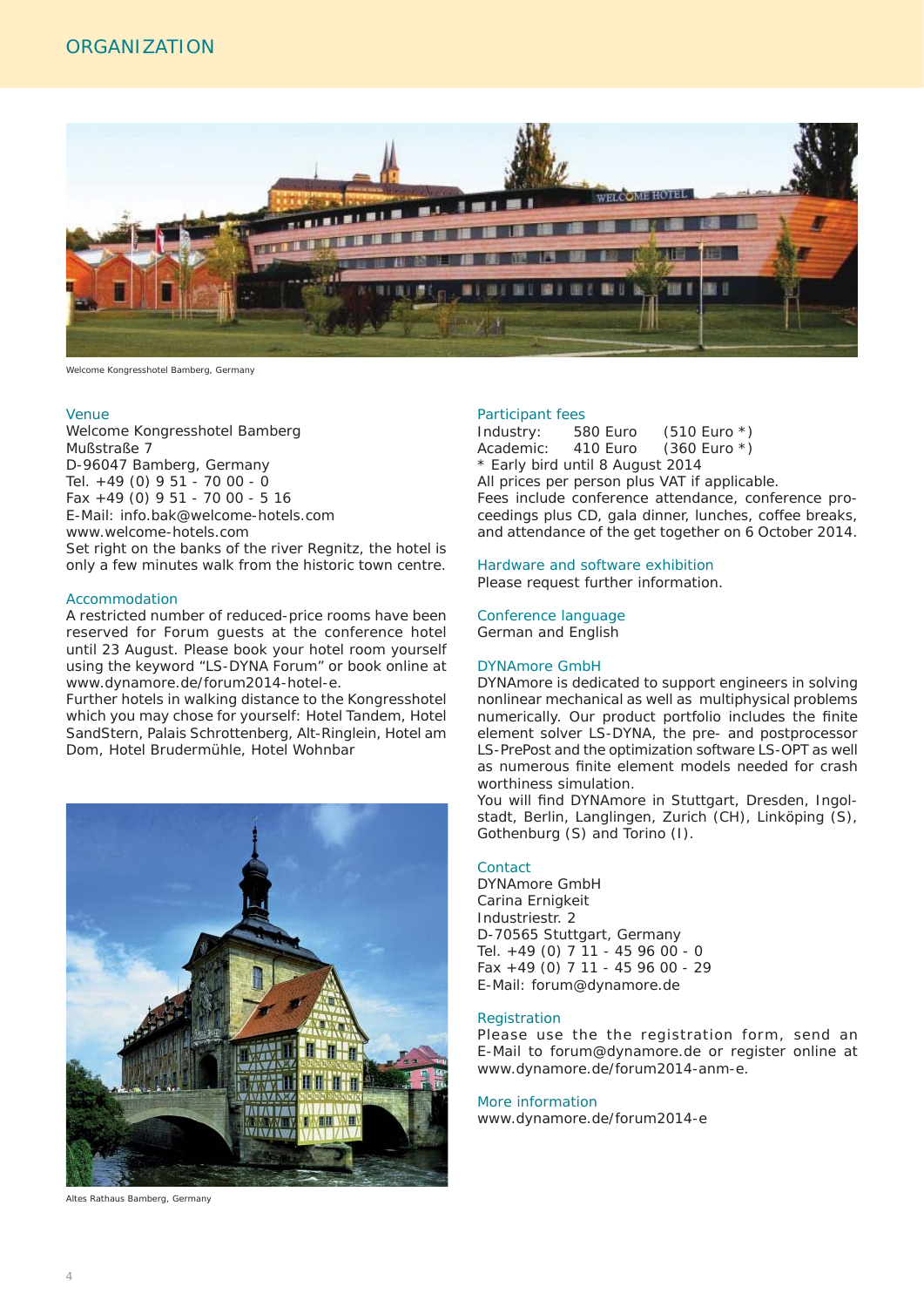### **DEVELOPER PRESENTATIONS**

| 13:00 | Welcome<br>K. Schweizerhof (DYNAmore)                                                                                                                                                      |
|-------|--------------------------------------------------------------------------------------------------------------------------------------------------------------------------------------------|
| 13:15 | Recent Developments for Hot Stamping and<br><b>Welding Processes in LS-DYNA</b><br>T. Klöppel (DYNAmore)                                                                                   |
| 13:45 | <b>Current Status of Subcycling and Multiscale</b><br>Simulations in LS-DYNA<br>T. Borrvall (DYNAmore Nordic AB);<br>D. Bhalsod, J. O. Hallquist, B. Wainscott (LSTC)                      |
| 14:15 | The Recent Update of LS-DYNA Meshfree and<br><b>Advanced FEM for Manufacturing Application</b><br>W. Hu, C.T. Wu, Y. Guo (LSTC)                                                            |
| 14:45 | Paper Modeling in LS-DYNA<br>J. Karlsson (DYNAmore Nordic AB)                                                                                                                              |
| 15:15 | <b>Break</b>                                                                                                                                                                               |
|       | <b>DEVELOPER PRESENTATIONS</b>                                                                                                                                                             |
| 16:00 | <b>LS-OPT: New Developments and Outlook</b><br>A. Basudhar, N. Stander (LSTC)                                                                                                              |
| 16:30 | Interesting Things I've been Working on<br><b>B.</b> Wainscott (LSTC)                                                                                                                      |
| 17:00 | <b>Numerical Investigation of Phase Change</b><br>and Cavitation Effects<br>Prof. M. Souli, N. Aquelet (LSTC/Universität Lille);<br>R. Messahel (Universität Lille); B. Cohen (EDF<br>UTO) |
| 17:30 | <b>Updated Frequency Domain Analysis</b>                                                                                                                                                   |

Beverages and snacks in the exhibition 18:00

# **WORKSHOP**

**Contacts in LS-DYNA**  LS-DYNA offers extensive possibilities to

model contact. While this generous selection guarantees extreme flexibility for the contact definition, it also requires a great deal of knowledge on the user's part.

The objective of this workshop is to provide the user with a summary of the possibilities and limits of the various contact formulations with focus on the selection of a suitable contact type.

# **WORKSHOP**

#### **Material Failure of Metals**

This workshop will discuss issues related to state-of-the-art material modeling under consideration of damage and failure using the material model GISSMO. Besides a discussion on the dependency of the deformation patterns on anisotropy and the tri-axial condition, the complex descriptions of failure are explained with respect to their dependency on the finite element size.

# **WORKSHOP**

#### **Joining Techniques in LS-DYNA**

This workshop offers insight into the modeling possibilities in LS-DYNA to the most frequently used connections, such as adhesive bonding, bolt fastening, welding, spot-weld adhesive bonding or riveting. Herein, the load carrying action of the individual connections as well as their structural stability will be discussed and the possible modeling approaches are demonstrated. Finally, the reliability of the obtained results are critically reviewed with particular emphasis on scenarios that include connection failure.

# **WORKSHOP**

#### **Modeling Plastics**

The objective of this workshop is to give an overview of the available material models for foams, rubbers and glues in LS-DYNA and on how to apply them properly. Especially in rubber materials, the strain rate dependency as well as damage play an important role in the constitutive material formulation and thus, both have to be considered. Moreover, thermoplastics exhibit a complex mechanical behavior ranging from viscoelastic to viscoplastic, which can be clearly distinguished from the incompressible yield characteristics of metals.

# HARDWAREN AND SOFTWARE EXHIBITORS



| 4a engineering                       | e-Xstream engineering |
|--------------------------------------|-----------------------|
| AIT Austrian Institute of Technology | Fujitsu               |
| <b>Altair Engineering</b>            | <b>GNS Systems</b>    |
| Arup                                 | <b>GNS</b>            |
| Cray                                 | <b>IBM</b>            |
| <b>Detroit Engineered Products</b>   | Inprosim              |
| <b>DYNAmore</b>                      | Intel                 |
|                                      |                       |

| Kompetenzzentrum Virtuelles Fahrzeug |
|--------------------------------------|
| Lasso Ingenieurgesellschaft          |
| <b>LSTC</b>                          |
| <b>MSC Software</b>                  |
| <b>NAFEMS</b>                        |
| <b>NEC</b>                           |
| transtec                             |
| Uheco<br><b>July 2014</b>            |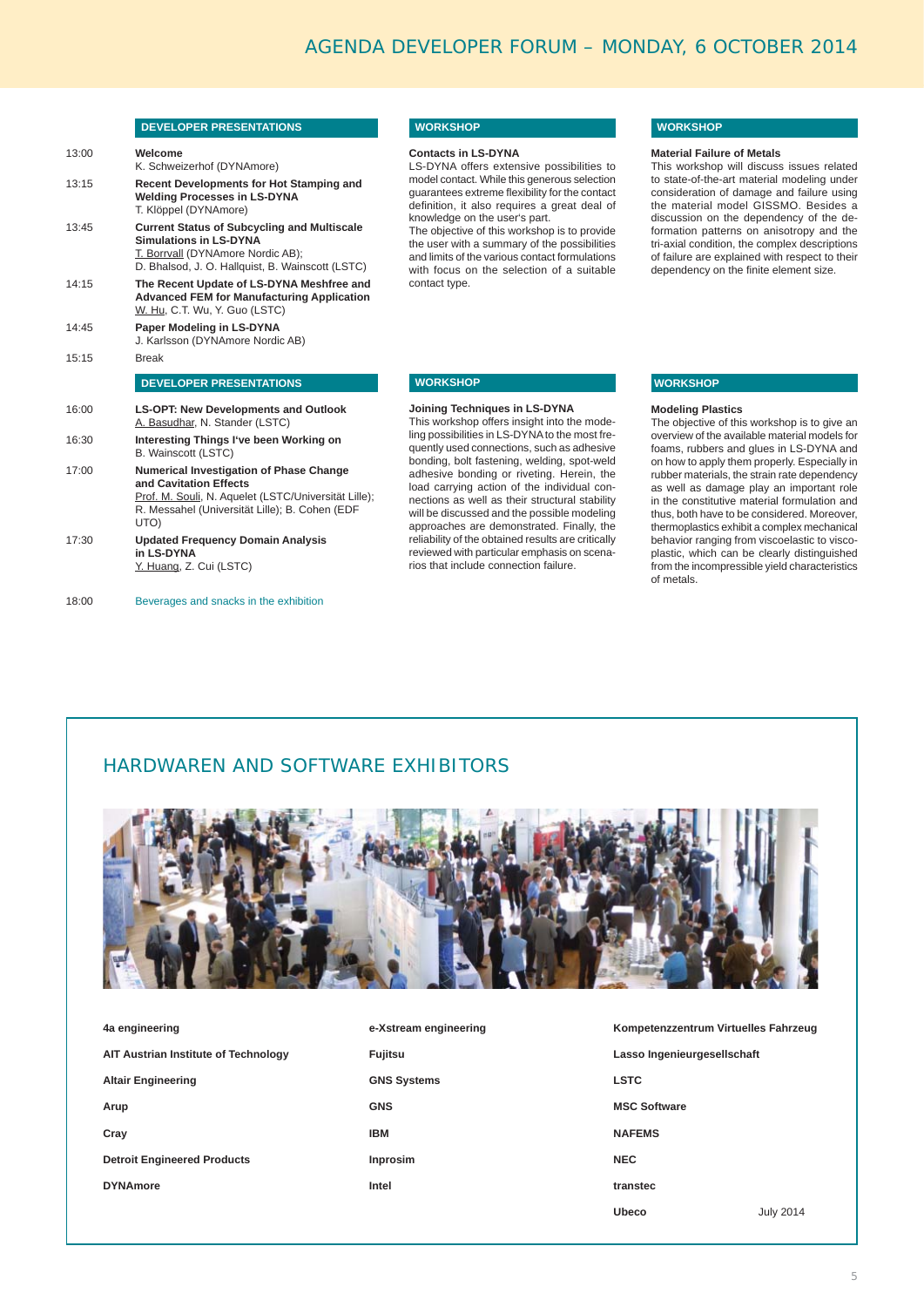# AGENDA USER FORUM – TUESDAY, 7 OCTOBER 2014

| <b>PLENARY</b>  | <b>WELCOME / KEYNOTE PRESENTATIONS</b>                                                                                                                                                                                                                                                           |                                                                                                                                                                                                                                                                                                                                      |  |
|-----------------|--------------------------------------------------------------------------------------------------------------------------------------------------------------------------------------------------------------------------------------------------------------------------------------------------|--------------------------------------------------------------------------------------------------------------------------------------------------------------------------------------------------------------------------------------------------------------------------------------------------------------------------------------|--|
| $09:00 - 09:10$ | Welcome                                                                                                                                                                                                                                                                                          |                                                                                                                                                                                                                                                                                                                                      |  |
| 09:10 - 09:45   | U. Franz (DYNAmore GmbH)<br><b>Recent Developments in LS-DYNA I</b><br><b>B.</b> Wainscott (LSTC)                                                                                                                                                                                                |                                                                                                                                                                                                                                                                                                                                      |  |
| 09:45 - 10:15   | On two Recent Advances in Computational Mechanics: Isogeometric Analysis of Shells and Variational Mass Scaling<br>Prof. M. Bischoff (Universität Stuttgart)                                                                                                                                     |                                                                                                                                                                                                                                                                                                                                      |  |
| $10:15 - 10:50$ | Pause                                                                                                                                                                                                                                                                                            |                                                                                                                                                                                                                                                                                                                                      |  |
| 10:50 - 11:00   | Sponsorenvortrag: Fujitsu & Intel<br>E. Kehl (Fujitsu Technology Solutions GmbH); M. Widmer (Intel GmbH)                                                                                                                                                                                         |                                                                                                                                                                                                                                                                                                                                      |  |
| 11:00 - 11:30   | Aspekte der Insassensicherheit<br>C. Geisler, W. Bacher, M. Walz, T. Hofer (Daimler AG)                                                                                                                                                                                                          |                                                                                                                                                                                                                                                                                                                                      |  |
| 11:30 - 12:00   | <b>Challenges and Developments in Child Safety CAE</b><br>S. Vadlamudi (Adam Opel AG)                                                                                                                                                                                                            |                                                                                                                                                                                                                                                                                                                                      |  |
| 12:00 - 12:30   | <b>CAE from a Material Supplier's Point of View</b><br>A. Droste (DOW Automotive Systems)                                                                                                                                                                                                        |                                                                                                                                                                                                                                                                                                                                      |  |
| 12:30 - 13:50   | Lunch break                                                                                                                                                                                                                                                                                      |                                                                                                                                                                                                                                                                                                                                      |  |
| <b>PARALLEL</b> | <b>CRASH SIMULATION I - MATERIALS</b>                                                                                                                                                                                                                                                            | <b>PROCESS SIMULATION I - APPLICATIONS</b>                                                                                                                                                                                                                                                                                           |  |
| 13:50 - 14:10   | Einfluss der Anisotropie auf die Bruchvorhersagefähigkeit<br>von Aluminium Blechen<br>D. Riemensperger (Adam Opel AG); P. Du Bois (Consultant)                                                                                                                                                   | Abkürzung von Umformprozessen durch Reduzierung von<br>Beschnitt-Operationen in Verbindung mit hochgenauem<br>Kalibrieren<br>D. Nierhoff, T. Flehmig, Prof. Kawalla (ThyssenKrupp Steel Europe AG)                                                                                                                                   |  |
| 14:10 - 14:30   | Calibration of Criteria in GISSMO for Metal Failure Prediction<br>K. Saito (JSOL Corporation); S. Chinzei, J. Naito (KOBE Steel, Ltd.)                                                                                                                                                           | DYNAFORM 5.9.2 - New Features and Future Development<br>J. Du Bois, A. Thang (Engineering Technologies Associates Inc.)                                                                                                                                                                                                              |  |
| 14:30 - 14:50   | The Simulation of Fracture Prediction by the Damage Model<br><b>GISSMO in Various Materials of Sheet Metal</b><br>S. Chinzei, J. Naito (KOBE Steel, Ltd.); K. Saito (JSOL Corporation)                                                                                                           | Determination of the Pressure Curve to Control Strain Paths<br>in Tube Hydroforming by Applying Restart Analysis<br>T.-K. Nguyen, Prof. M. Liewald (Universität Stuttgart)                                                                                                                                                           |  |
| 14:50 - 15:10   | On the Prediction of Material Failure in LS-DYNA:<br>A Comparison Between GISSMO and DIEM<br>F. Andrade, A. Haufe (DYNAmore GmbH); M. Feucht (Daimler AG)                                                                                                                                        | Simulation der wirkmedienbasierten Umformung ohne<br>Formwerkzeug mit LS-DYNA<br>A. Metzger, D. C. Ruff, T. Ummenhofer<br>(Karlsruher Institut für Technologie)                                                                                                                                                                      |  |
| 15:10 - 15:40   | <b>Break</b>                                                                                                                                                                                                                                                                                     |                                                                                                                                                                                                                                                                                                                                      |  |
| <b>PARALLEL</b> | <b>CRASH SIMULATION II - MATERIALS / APPLICATIONS</b>                                                                                                                                                                                                                                            | <b>PROCESS SIMULATION II - ROLL FORMING / WELDING</b>                                                                                                                                                                                                                                                                                |  |
| 15:40 - 16:00   | <b>Dynamisches Materialversagen</b><br>P. Du Bois (Consultant)                                                                                                                                                                                                                                   | Roll Forming Simulation with PROFIL and LS-DYNA<br>R. Brandegger (Ubeco GmbH); P. Vogel (DYNAmore GmbH)                                                                                                                                                                                                                              |  |
| 16:00 - 16:20   | Modellierung von Felge und Reifen zur Abbildung der<br>Radkinematik im Fahrzeugcrash<br>F. Burbulla (Prof. Dr. Ing. h.c. F. Porsche AG);<br>S. Mattern, A. Lust (DYNAmore GmbH)                                                                                                                  | Gekoppelte Simulation des Umformens und des<br>Schweißens mit LS-DYNA zur Auslegung der<br>Schweißverzugskompensation<br>T. Loose (Ingenieurbüro Tobias Loose)                                                                                                                                                                       |  |
| 16:20 - 16:50   | Crashsimulationen von Elektrofahrzeugen im Rahmen<br>des EU-Projekts EVERSAFE<br>Y. Léost (Fraunhofer-Institut EMI)                                                                                                                                                                              | Widerstandspunktschweißen mit LS-DYNA<br>I. Lepenies, K. Anakiev (DYNAmore GmbH);<br>W. Perret (AUDI AG)                                                                                                                                                                                                                             |  |
| 16:50 - 17:20   | Pause                                                                                                                                                                                                                                                                                            |                                                                                                                                                                                                                                                                                                                                      |  |
| PARALLEL        | <b>CRASH III - EXPERIMENTS</b>                                                                                                                                                                                                                                                                   | <b>PROCESS SIMULATION III - THERMOMECHANICAL</b>                                                                                                                                                                                                                                                                                     |  |
| 17:20 - 17:40   | Numerical Stress Wave Analysis in LS-DYNA and Force<br>Measurement at Strain Rates up to 1000 /s of a High<br><b>Speed Tensile Machine</b><br>J. Li, X. F. Fang (Universität Siegen)                                                                                                             | Material Characterization and Modelling Methods for the<br><b>Cryogenic Forming of Aluminium Alloys</b><br>G. Falkinger, F. Grabner, E. Kabliman, N. Sotirov (LKR Leicht-<br>metallkompetenzzentrum Ranshofen GmbH); R. Schneider<br>(Voestalpine Polynorm GmbH & Co. KG); M. Scheerer<br>(AAC Aerospace & Advanced Composites GmbH) |  |
| 17:40 - 18:00   | Experimentelle und numerische Simulation der Einflüsse<br>konstruktions- und fertigungsbedingter Toleranzen auf<br>das Crashverhalten von Klebverbindungen<br>Prof. A. Matzenmiller, G. Schwarzkopf (Universität Kassel); Prof.<br>G. Meschut, D. Teutenberg, M. Bobbert (Universität Paderborn) | Coupled Simulation of the Fluid Flow and Conjugate Heat<br><b>Transfer in Press Hardening Processes</b><br>B. Boll, U. Göhner (DYNAmore GmbH); I. Caldichouri (LSTC);<br>T. Wicke (Volkswagen AG)                                                                                                                                    |  |
| 18:00 - 18:20   | Numerical and Experimental Investigating on Adhesive Joint<br><b>Parts for Crash Condition</b><br>G. Kirov, F. Grabner, Z. Khalil (LKR Leichtmetallkompetenzzentrum<br>Ranshofen GmbH); B. Fellner (Magna Steyr Engineering AG & Co<br>KG); E. Mukeli (Magna Steyr Fahrzeugtechnik AG & Co KG)   | 3D Simulations of the Induction Surface Hardening Processes<br>M. Staudenmeyer, W. Rimkus, V. Knoblauch (Hochschule Aalen)                                                                                                                                                                                                           |  |
| 19:00 - 20:00   | <b>GET TOGETHER IN THE EXHIBITON</b>                                                                                                                                                                                                                                                             |                                                                                                                                                                                                                                                                                                                                      |  |
| from 20:00      | <b>GALA DINNER</b>                                                                                                                                                                                                                                                                               |                                                                                                                                                                                                                                                                                                                                      |  |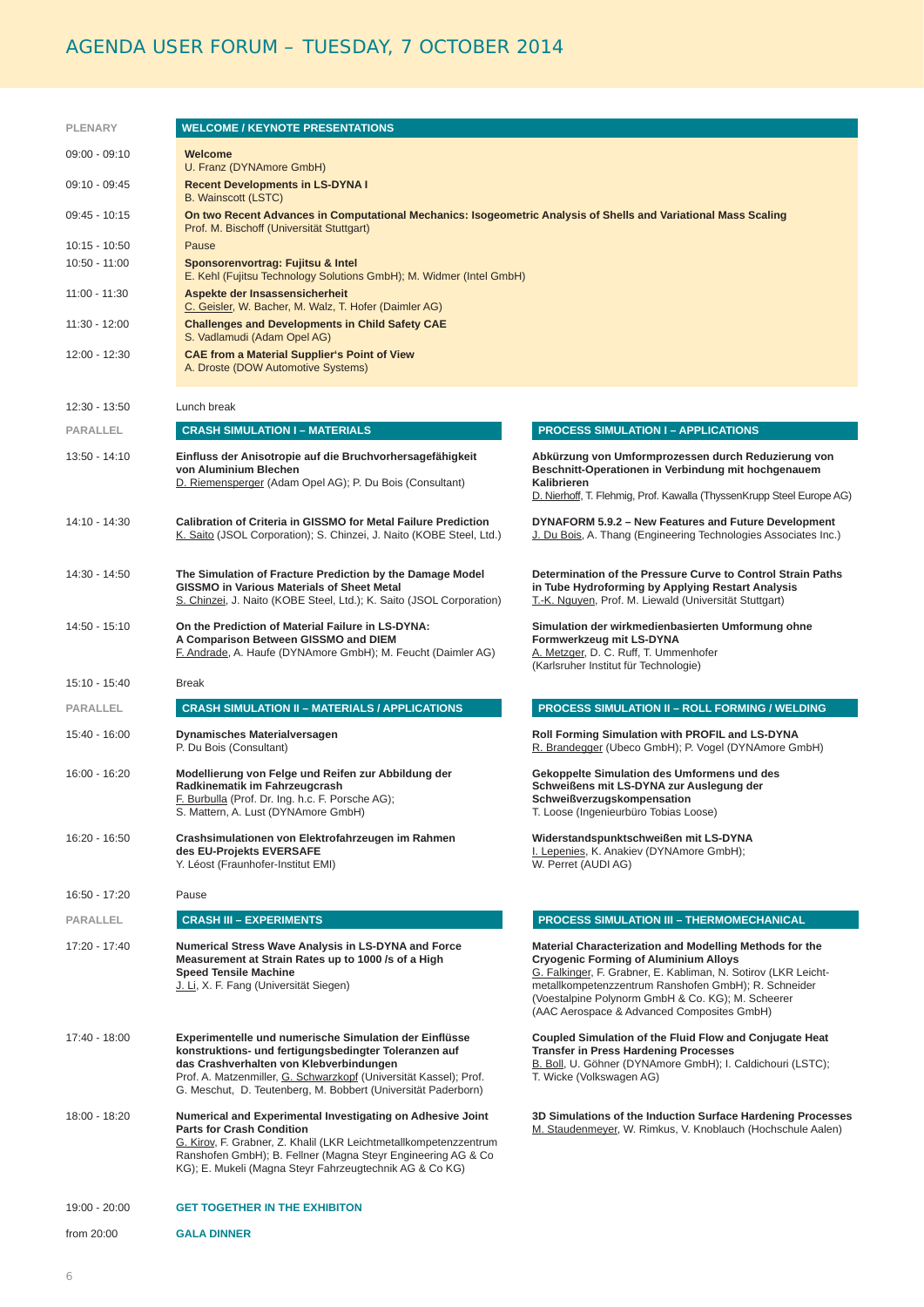

# **CAE PROCESSES I Automatic Model Reduction by Exploitation of Knowledge from Preexisting Simulations** D. Weigert, H. Schluder (AUDI AG); Prof. F. Duddeck (TU München) **Reduction in Simulation Time and Storage Requirements Using LoCo for SDM** M. Thiele (DYNAmore GmbH); S. Mertler (Sidact GmbH) **Reduced Modeling of Crash Barriers for Design Optimization of Space Frame Automobile Structures** M. Tischer, E. Wehrle, H. Baier (TU München) **Animator4, neue Trends im Postprozessing**

C. Kaulich, S. Hanson (GNS mbH)

# **MATERIALS I – PLASTICS**

**Simulation von Klebstoffverbindungen** K. Plangger (Hexagon Technology Center GmbH/TU Dresden)

#### **Implementierung eines Thermoviskoplastizitätsmodels mit Schädigung für die simultane Kalt-/Warmumformung** C. Bröcker, Prof. A. Matzenmiller, A. Szczepaniak (Universität Kassel)

#### **Thermische Simulation der Aufheizung von Heckscheiben aus PMMA**

Rühl, Prof. S. Kolling (Technische Hochschule Mittelhessen); V. Mende, B. Kiesewetter (Evonik Industries AG)

#### **MATERIALS II – PLASTICS**

**Eine Methode zur Umrechnung experimentell ermittelter Fließkurven auf konstante Dehnraten als Input für Materialmodelle** T. Haase (Fraunhofer EMI)

#### **Materialcharakterisierung und Modellierung von Elastomerwerkstoffen**

N. Sygusch, Prof. S. Kolling (Technische Hochschule Mittelhessen); I. Staudt (Universität Luxemburg); J. Kuntsche, Prof. J. Schneider (TU Darmstadt)

**Nonlinear Viscoelastic Modeling for Foams**

V. Effinger, A. Haufe (DYNAmore GmbH); P. Du Bois (Consultant); M. Feucht (Daimler AG); Prof. M. Bischoff (Universität Stuttgart)

|                                                                                                                                                                                                                                                                                                                      | 15:10 - 15:40   |
|----------------------------------------------------------------------------------------------------------------------------------------------------------------------------------------------------------------------------------------------------------------------------------------------------------------------|-----------------|
| <b>WORKSHOP</b>                                                                                                                                                                                                                                                                                                      | PARALLEL        |
| <b>SCALE SDM products</b><br>Since many years, DYNAmore develops software solutions for<br>simulation engineers to manage simulation data and simulation pro-                                                                                                                                                        | $15:40 - 16:00$ |
| cesses. These solutions were developed together with customers<br>from the automotive industry and fundamentally support the simula-<br>tion engineer in his daily work. This workshop will present software<br>solutions for the different stages in the CAE process chain and their                                | 16:00 - 16:20   |
| usage will be demonstrated live.<br>- LoCo:<br>Data and process management for simulation data<br>Postprocessing of simulation and experimental data<br>- CAVIT:<br>- Status.E: Monitoring of requirements and target achievement                                                                                    | 16:20 - 16:50   |
|                                                                                                                                                                                                                                                                                                                      | 16:50 - 17:20   |
| <b>WORKSHOP</b>                                                                                                                                                                                                                                                                                                      | PARALLEL        |
| <b>Dummy Positioning</b><br>Due to the growing amount of relevant legislation and consumer tests,<br>the field of occupant safety in vehicle technology has become more<br>important and also gained in complexity. Thus, sound knowledge on<br>how to deal with the involved components dummy, seatbelt and seat is | 17:20 - 17:40   |

### essential. Attendees of this workshop will learn about the composition of an LS-DYNA occupant safety simulation, including the positioning and fitting of a seatbelt to the dummy and the recommended contact definitions between the safety systems. Particular emphasis will be laid on modeling methods and the practical application of the respective features.

18:00 - 18:20

17:40 - 18:00

**PARALLEL** 13:50 - 14:10

14:10 - 14:30

14:30 - 14:50

 $14:50 - 15:10$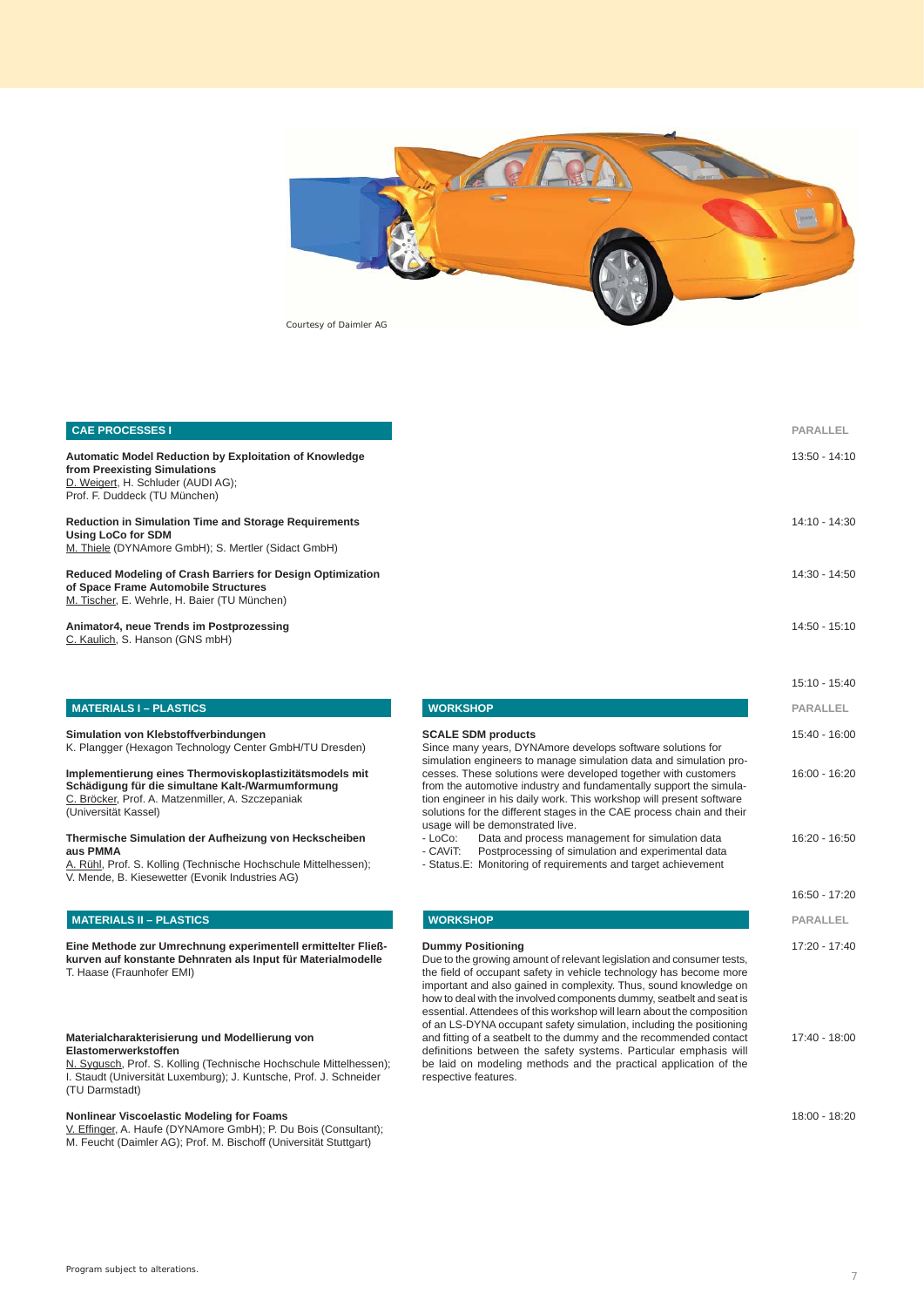# AGENDA USER FORUM – WEDNESDAY, 8 OCTOBER 2014

| PARALLEL                       | <b>IT/HARDWARE</b>                                                                                                                                                                                                                                                                | <b>MATERIALS III - LONG FIBER REINFORCES PLASTICS</b>                                                                                                                                                                                                                                                                                                                                                                                                                                                            |
|--------------------------------|-----------------------------------------------------------------------------------------------------------------------------------------------------------------------------------------------------------------------------------------------------------------------------------|------------------------------------------------------------------------------------------------------------------------------------------------------------------------------------------------------------------------------------------------------------------------------------------------------------------------------------------------------------------------------------------------------------------------------------------------------------------------------------------------------------------|
|                                |                                                                                                                                                                                                                                                                                   |                                                                                                                                                                                                                                                                                                                                                                                                                                                                                                                  |
| $08:20 - 08:40$                | 1000 Core Challenge<br>U. Göhner (DYNAmore GmbH)                                                                                                                                                                                                                                  | Kurz- und langfaserverstärkte Thermoplaste<br>- Materialmodelle in LS-DYNA<br>S. Hartmann, T. Erhart, A. Haufe (DYNAmore GmbH);<br>P. Reithofer, B. Jilka (4a engineering GmbH)                                                                                                                                                                                                                                                                                                                                  |
| $08:40 - 09:00$                | <b>HPC für den Mittelstand</b><br>A. Wierse (Sicos)                                                                                                                                                                                                                               | Aligning the Element Orientation for Building up Simulation<br><b>Models of Fiber Reinforced Structures Automatically</b><br>A. Wünsch, A. Meyer, Prof. S. Vajna (Universität Magdeburg);<br>R. Dienemann (Universität Wuppertal)                                                                                                                                                                                                                                                                                |
| $09:00 - 09:20$                | LS-DYNA Scalability: The Importance and Capability<br>for Simulations Using Over 1000 Cores<br>G. Clifford, T.-T. Zhu (Cray Inc.); J. Wang (LSTC)                                                                                                                                 | Einsatz von LS-DYNA und modernster CT-Technologie für<br>Geflechtstrukturen im textilen Leichtbau<br>H. Finckh (Institut für Textil- und Verfahrenstechnik Denkendorf);<br>C. Liebold (DYNAmore GmbH)                                                                                                                                                                                                                                                                                                            |
| 09:20 - 09:50                  | <b>Break</b>                                                                                                                                                                                                                                                                      |                                                                                                                                                                                                                                                                                                                                                                                                                                                                                                                  |
| PARALLEL                       | <b>PASSIVE SAFETY - PRE-/POSTPROCESSING</b>                                                                                                                                                                                                                                       | <b>MATERIALS IV - SHORT FIBER REINFORCES PLASTICS</b>                                                                                                                                                                                                                                                                                                                                                                                                                                                            |
| 09:50 - 10:10                  | New Physics-Based Preprocessing Tools for LS-DYNA Safety<br><b>Simulation Set-Up</b><br>Y. Kolokythas, L. Rorris, T. Lioras (BETA CAE Systems SA)                                                                                                                                 | Anisotropic Modeling of Short Fibers Reinforced<br><b>Thermoplastics Materials with LS-DYNA</b><br>A. Hatt (Faurecia Seating Product Group)                                                                                                                                                                                                                                                                                                                                                                      |
| 10:10 - 10:30                  | Simulation-Based Airbag Folding System JFOLD Version 2 -<br><b>New Capabilities and Folding Examples</b><br>S. Hayashi (JSOL Corporation); R. Taylor (Ove Arup & Partners<br>International Limited)                                                                               | Kurzfaserverstärkte spritzgegossene Kunststoffbauteile<br>einfach werkstoffgerecht simulieren<br>W. Korte, M. Stojek, S. Pazour (PART Engineering GmbH)                                                                                                                                                                                                                                                                                                                                                          |
| 10:30 - 10:50                  | <b>Automated Extraction of Occupant Injury Results</b><br>N. Tzolas (BETA CAE Systems SA)                                                                                                                                                                                         | Experimentelle und numerische Untersuchung eines<br>kurzglasfaserverstärkten Kunststoffes<br>R. Jennrich, M. Roth, Prof. S. Kolling (Technische Hochschule<br>Mittelhessen); C. Liebold (DYNAmore GmbH);<br>G. Weber (Celanese GmbH)                                                                                                                                                                                                                                                                             |
| 10:50 - 11:20                  | <b>Break</b>                                                                                                                                                                                                                                                                      |                                                                                                                                                                                                                                                                                                                                                                                                                                                                                                                  |
| PARALLEL                       | <b>HUMAN MODELS - SAFETY / COMFORT</b>                                                                                                                                                                                                                                            | <b>MATERIALS V - METALS</b>                                                                                                                                                                                                                                                                                                                                                                                                                                                                                      |
| 11:20 - 11:40<br>11:40 - 12:00 | Influence of Ribcage Shape on Response of<br>Anthropometrically Correct 5th Percentile Female Thorax<br>P. Ghosh (Mercedes Benz R&D India); C. Mayer (Daimler AG)<br>Activities Using the THUMS Human Models for Crash<br>and Safety Applications<br>D. Fressmann (DYNAmore GmbH) | Modellierung des Einflusses der Porenmorphologie auf das<br>Versagensverhalten eines Aluminiumgusswerkstoffs<br>D.-Z. Sun, Y. Ma, F. Andrieux (Fraunhofer IWM)<br>Material Modeling of TWIP-Steels: Applications to<br><b>Sheet Metal Forming Simulations</b><br>A. Butz, M. Zapara, D. Helm (Frauenhofer IWM); A. Erhart,<br>A. Haufe (DYNAmore GmbH); D. Croizet, M. Biasutti (ESI Group);<br>N. Stenberg, M. Schneider (Swera Kimab AB); M. Schneider<br>(Salzgitter Mannesmann Forschungs GmbH); M. Kampczyk |
| 12:00 - 12:20                  | <b>Simulation-Assisted Prosthetic Design</b><br>E. Ramasamy, B. Dorow, U. Schneider (Fraunhofer IPA);<br>Prof. O. Röhrle (Fraunhofer IPA/Universität Stuttgart)                                                                                                                   | (Faurecia Autositze GmbH)<br>The Effect of Full 3-d Stress States on the Prediction of<br>Damage and Failure in Sheet Metal Forming Simulation<br>A. Erhart, A. Haufe (DYNAmore GmbH)                                                                                                                                                                                                                                                                                                                            |
| 12:20 - 13:40                  | Lunch break                                                                                                                                                                                                                                                                       |                                                                                                                                                                                                                                                                                                                                                                                                                                                                                                                  |
| PARALLEL                       | <b>PEDESTRIAN SAFETY / DUMMIES</b>                                                                                                                                                                                                                                                | <b>MATERIALS VI - FAILURE PLASTICS</b>                                                                                                                                                                                                                                                                                                                                                                                                                                                                           |
| 13:40 - 14:00                  | Modellierung und Validierung des Kopfaufpralls auf<br>Windschutzscheiben<br>C. Alter, Prof. S. Kolling (Technische Hochschule Mittelhessen);<br>Prof. J. Schneider (TU Darmstadt)                                                                                                 | Versagen von Thermoplasten: Teil 1<br>- Charakterisierung, Versuche<br>M. Rollant, A. Fertschej, P. Reithofer (4a engineering GmbH)                                                                                                                                                                                                                                                                                                                                                                              |
| 14:00 - 14:20                  | Auswirkungen des nicht-lokalen Versagenskriteriums auf das<br>Beschleunigungsverhalten von Kopfimpaktoren beim Anprall<br>im mittleren Windschutzscheibenbereich<br>F. Nuß, A. Herkenhoff, Prof. L. Eckstein (RWTH Aachen)                                                        | Versagen von Thermoplasten: Teil 2<br>- Materialmodellierung und Simulation<br>A. Fertschei, M. Rollant, P. Reithofer (4a engineering GmbH)                                                                                                                                                                                                                                                                                                                                                                      |
| $14:20 - 14:40$                | Latest Developments of LS-DYNA Test Dummy Models<br>K. Koschdon (Humanetics Europe GmbH)                                                                                                                                                                                          | Modellierung des Versagens von unverstärkten und<br>kurzfaserverstärkten Polymerwerkstoffen<br>H. Dell, G. Oberhofer (Matfem Partnerschaft Dr. Gese &                                                                                                                                                                                                                                                                                                                                                            |
| 14:40 - 15:00                  | Update in Dummy Model Enhancements and Effective<br>Preprocessing<br>S. Stahlschmidt, A. Gromer, R. D'Souza, U. Franz<br>(DYNAmore GmbH)                                                                                                                                          | Oberhofer); V. Yelisseyev (Mattest Voronezh)<br><b>Accurate Prediction of the Failure of Continuous</b><br>and Short Fiber Composite Components in Automotive<br>and Aerospace Fields<br>J. Kapfhamer, S. Calmels, B. Bidaine, B. Alsteens, R. Assaker<br>(e-Xstream engineering/MSC Software)                                                                                                                                                                                                                   |
| 15:00 - 15:30                  | <b>Break</b>                                                                                                                                                                                                                                                                      |                                                                                                                                                                                                                                                                                                                                                                                                                                                                                                                  |
| <b>PLENARY</b>                 | <b>KEYNOTE PRESENTATION</b>                                                                                                                                                                                                                                                       |                                                                                                                                                                                                                                                                                                                                                                                                                                                                                                                  |
| 15:30 - 15:55                  | <b>Recent Developments in LS-DYNA II</b><br><b>B. Wainscott (LSTC)</b>                                                                                                                                                                                                            |                                                                                                                                                                                                                                                                                                                                                                                                                                                                                                                  |
| 15:55 - 16:00                  | <b>Farewell</b><br>Prof. K. Schweizerhof (DYNAmore GmbH / KIT)                                                                                                                                                                                                                    |                                                                                                                                                                                                                                                                                                                                                                                                                                                                                                                  |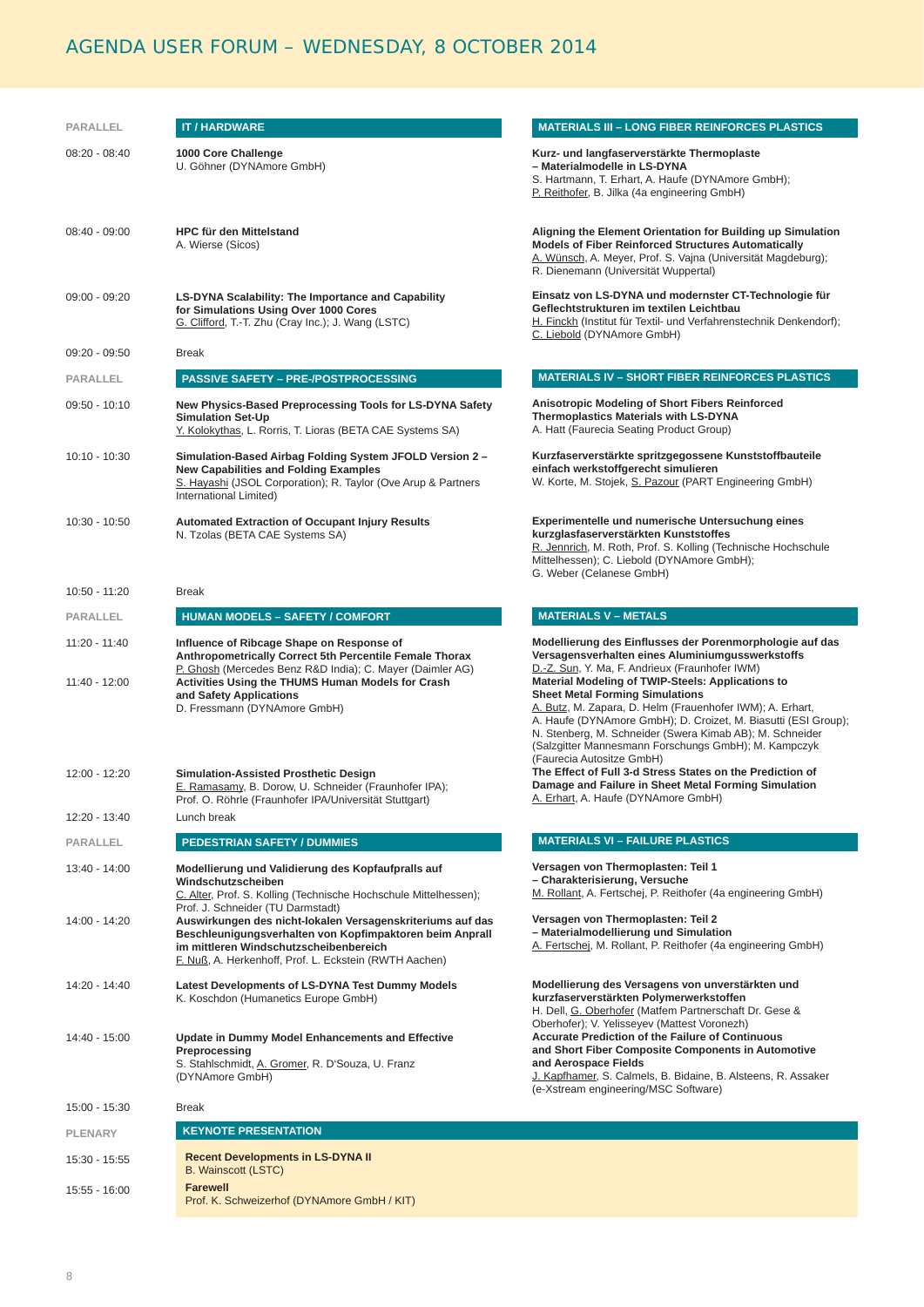#### **SIMULATION METHODS I**

**Untersuchung des Spannungs- und Verschiebungsverhaltens verschiedener LS-DYNA-Elementtypen in Kombination mit verschiedenen Anti-Hourglassing-Formulierungen und initialen Elementdeformierungen**

B. Kästner, M. Kober, Prof. A. Kühhorn (TU Cottbus); A. Keskin (Rolls-Royce Deutschland Ltd. & Co KG) **Methode zur FE-Simulation von Mode III-Risswachstum** 

**mit LS-DYNA**

J. Hartmann, K. Kunter, T. Heubrandtner (Kompetenzzentrum - Das virtuelle Fahrzeug Forschungsgesellschaft mbH); B. Fellner (Magna Steyr Engineering AG & Co KG); J. Martinez (AUDI AG) **Combinations of Meshes and Elements that Seems Able to** 

**Predict the Correct Deformation Mode**

Prof. T. Tryland (Raufoss/Universität Trondheim)

#### **SIMULATION METHODS II**

**Praxisrelevanter Vergleich zwischen der Finite-Elemente-Theorie und den netzfreien Berechnungsmethoden bei der Analyse von Zerspanungssimulationen**

H. Vazquez Martinez (Fraunhofer IPA)

**Identifi kation mechanischer Steifi gkeitsparameter eines vereinfachten Triebwerksaufhängungssystems mit Hilfe eines verfeinerten Aufhängungsmodells**

M. Kober, Prof. A. Kühhorn, E. Stelldinger (TU Cottbus); A. Keskin (Rolls-Royce Deutschland Ltd. & Co KG) **Modellierung und Simulation eines gefüllten** 

**Elastomerdämpfers mit LS-DYNA**

K. Swidergal, P. Thumann, M. Wagner (OTH Regensburg); C. Lubeseder, I. von Wurmb, J. Meinhardt (BMW AG);

Prof. S. Marburg (Universität der Bundeswehr)

#### **SIMULATION METHODS III**

**Blind Blast Simulationa a Validation Effort Assessment** L. Schwer (Schwer Engineering & Consulting Services)

**Charakterisierung von Aluminium mittels Split-Hopkinson-Pressure-Bar zur Berechnung von Beschussvorgängen** M. Roth, S. Walter, Prof. S. Kolling, Prof. K. Stiebler (Technische Hochschule Mittelhessen)

**Particle Methods in LS-DYNA** N. Karajan (DYNAmore); J. Wang, Z. Han, H. Teng, C.T. Wu, W. Hu, Y. Guo (LSTC)

### **OPTIMIZATION**

**Design Tolerance Optimization Using LS-OPT** A. Basudhar, N. Stander (LSTC); A. Svedin (DYNAmore Nordic AB)

**Optimierung eines Transport-Schutzkoffers optischer Messgeräte mittels numerischer Simulation** T. Maul (Leica Geosystems AG); K. Plangger (Hexagon Technology Center GmbH)

**CAE Driven Multi Disciplinary Optimization of Vehicle Systems** P. Naidu (Detroit Engineered Products)

| <b>WORKSHOP</b>                                                                                                                                                                                                                                                                                                                                                                                                       | PARALLEL        |
|-----------------------------------------------------------------------------------------------------------------------------------------------------------------------------------------------------------------------------------------------------------------------------------------------------------------------------------------------------------------------------------------------------------------------|-----------------|
| <b>Best Practice in Crash Analysis</b><br>The workshop aims at simulation engineers, who already have practi-<br>cal experience in the application of LS-DYNA. Attendees will be shown,<br>how LS-DYNA is used for crash analysis in the automotive industry and<br>how certain simplifications become reasonable. Explanations of the                                                                                | $08:20 - 08:40$ |
| most frequently used modeling techniques as well as the respective<br>settings in LS-DYNA for a robust and numerically scalable simulation<br>complete the workshop.                                                                                                                                                                                                                                                  | 08:40 - 09:00   |
|                                                                                                                                                                                                                                                                                                                                                                                                                       | $09:00 - 09:20$ |
|                                                                                                                                                                                                                                                                                                                                                                                                                       | 09:20 - 09:50   |
| <b>WORKSHOP</b>                                                                                                                                                                                                                                                                                                                                                                                                       | PARALLEL        |
| <b>LS-OPT Material Parameters</b><br>The use of new materials, such as plastics, composites, foams,<br>fabrics or high-tensile steels, demands the application of highly<br>complex material models. These material formulations are generally                                                                                                                                                                        | $09:50 - 10:10$ |
| associated with numerous material parameters. In this workshop, a<br>brief introduction in LS-OPT is given with a focus on the application<br>of LS-OPT to determine material parameters. Herein, an automatic<br>comparison is carried out between the experimental results and the<br>simulation results of LS-DYNA.                                                                                                | $10:10 - 10:30$ |
|                                                                                                                                                                                                                                                                                                                                                                                                                       | $10:30 - 10:50$ |
|                                                                                                                                                                                                                                                                                                                                                                                                                       | 10:50 - 11:20   |
| <b>WORKSHOP</b>                                                                                                                                                                                                                                                                                                                                                                                                       | <b>PARALLEL</b> |
| <b>LS-DYNA Tools</b><br>In this workshop we will present 13 tools that are supposed to help                                                                                                                                                                                                                                                                                                                           | 11:20 - 11:40   |
| you working with LS-DYNA. Amongst others, this includes the software<br>"plotcprs" and "check-c" which allow to compress d3plot-files and to<br>identify critical warnings of contact definitions, respectively. All tools<br>are available for the operating systems Windows and Linux and are<br>free of charge thanks to the kind support of the Daimler AG, the Dr.<br>Ing. h.c. Porsche AG and the Adam Opel AG. | 11:40 - 12:00   |
|                                                                                                                                                                                                                                                                                                                                                                                                                       | 12:00 - 12:20   |
|                                                                                                                                                                                                                                                                                                                                                                                                                       | 12:20 - 13:40   |
| <b>WORKSHOP</b>                                                                                                                                                                                                                                                                                                                                                                                                       | <b>PARALLEL</b> |
| <b>LS-DYNA Implicit</b>                                                                                                                                                                                                                                                                                                                                                                                               | 13:40 - 14:00   |

In recent years, the simulation possibilities in LS-DYNA using an implicit time integration scheme have been enhanced extensively. The aim of this workshop is to give participants an overview of the possibilities and limits of implicit simulations using LS-DYNA. In particular, attention will be drawn on the required input cards that are needed for linear and nonlinear static simulations as well as long-duration transient simulations.

14:20 - 14:40

14:00 - 14:20

14:40 - 15:00

**Optimierung von Materialparametern durch automatisierten Abgleich von Versuch und Simulation** C. Schwarz, P. Pfeufer (ISKO engineers AG)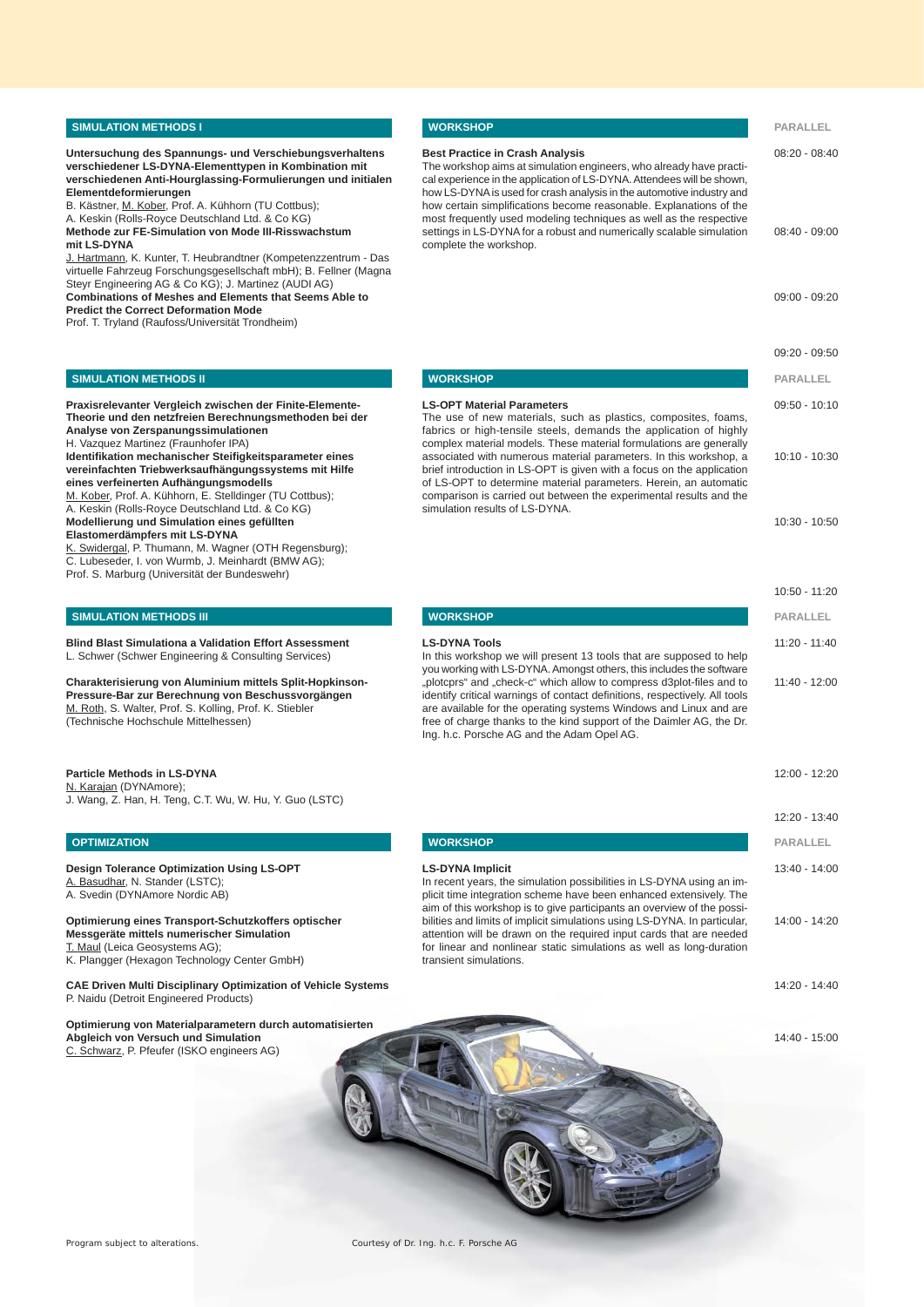# Meshless Methods in LS-DYNA - SPH

Attendees of this seminar will be introduced to the theoretical basics of the meshless method "Smoothed Particle Hydrodynamics" (SPH) and receive guidance for its practical application in LS-DYNA. The seminar will thoroughly illustrate the necessary configurations in the LS-DYNA input deck to realize a successful nonlinear SPH simulation and will furthermore clarify the differences to conventional FEM.

Date: 1 - 2 October Language: English

explained.

Date: 9 - 10 October

Language: English Lecturer: W. Hu (LSTC)

Lecturer: Prof. M. Souli (Univ. Lille/LSTC) Course fee: 1.000 Euro for conference participants – else 1.100 Euro / participant



Attendees of this seminar will be introduced to the application of the meshless method "Element-Free Galerkin" (EFG) in LS-DYNA. The seminar will outline the theoretical foundations and thoroughly refer to the settings required in the LS-DYNA input deck to carry out a successful nonlinear EFG simulation. Herein, the difference between the conventional EFG formulation and the adaptive or discontinuous formulations will be

Meshless Methods in LS-DYNA - EFG

# NVH & Frequency Domain Analysis

The objective of the training course is to introduce the frequency domain vibration and acoustic features of LS-DYNA to users, and give a detailed look at the application of these features in vehicle NVH simulation. This course is recommended for engineers who want to run NVH or other frequency domain vibration and acoustic simulation problems with LS-DYNA. This course is useful for engineers and researchers who are working in the area of vehicle NVH, aircraft/spacecraft vibro-acoustics, engine noise simulation, machine vibration testing and simulation, etc.

Date: 1 - 2 October Language: English Lecturer: Y. Huang (LSTC)

Course fee: 1.000 Euro for conference participants – else 1.100 Euro / participant



# **ALE and Fluid-Structure Interaction**

In this seminar, you receive comprehensive information about the latest developments in LS-DYNA to analyze fluids and, in particular, the fluid-structure interaction using its Arbitrary Lagrangean Eulerian (ALE) capabilities. Attendees will learn about the theoretical background how fluids are implemented in LS-DYNA using ALE and will gain a deep understanding of these concepts with the aid of many hands-on examples.

| Date:       | 9 - 10 October                         |
|-------------|----------------------------------------|
| Language:   | English                                |
| Lecturer:   | Prof. M. Souli (Univ. Lille/LSTC)      |
| Course fee: | 1.000 Euro for conference participants |
|             | - else 1.100 Euro / participant        |



Course fee: 1.000 Euro for conference participants – else 1.100 Euro / participant

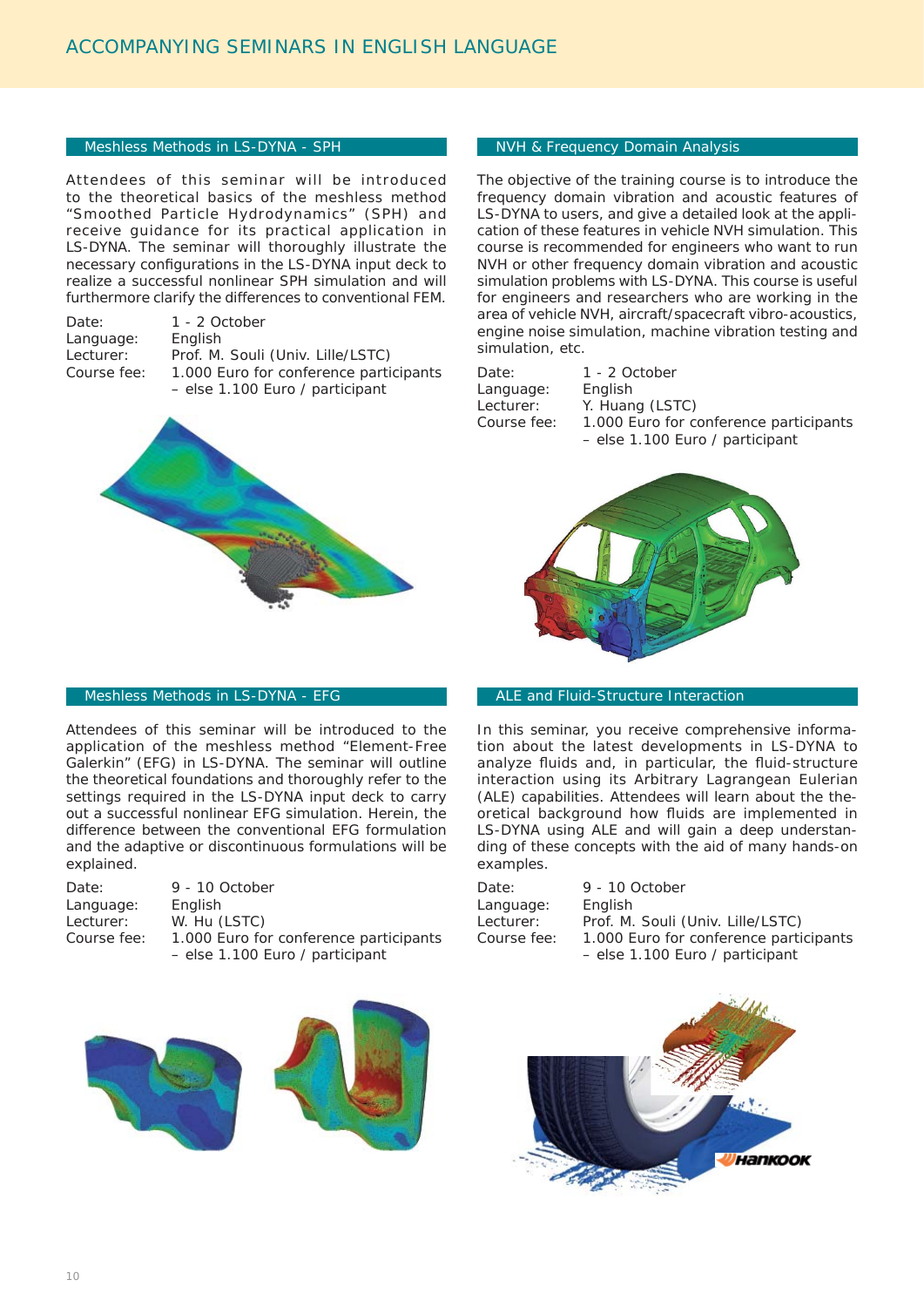# Concrete and Geomaterial Modeling

The course starts from the common ground of introductory metal plasticity constitutive modeling and successively builds on this base adding the constitutive modeling features necessary to model concrete and geomaterials. The LS-DYNA constitutive models covered are adequate for modeling most types of rock, all concretes, and a large class of soils. The course is intended for those new to concrete & geomaterial constitutive modeling, but will also be useful to those seeking a more in-depth explanation of the LS-DYNA concrete and geomaterial constitutive models covered.

| 9 - 10 October                         |
|----------------------------------------|
| English                                |
| L. Schwer (Consultant)                 |
| 1.000 Euro for conference participants |
| $-$ else 1.100 Euro / participant      |
|                                        |



# Penetration Modeling with LS-DYNA

Penetration events form a class of simulation environments well suited to the solution capabilities of LS-DYNA. LS-DYNA is unique in offering the analyst the choice of Lagrange, Eulerian (ALE) and meshfree methods, and combinations of these methods, for simulating high energy events such as penetration and perforation. In addition to high energy, these events are typically associated with large deformations, damage, and failure both on the material and structural level.

| Date:       | 15 - 16 October                        |
|-------------|----------------------------------------|
| Language:   | English                                |
| Lecturer:   | L. Schwer (Schwer Engineering)         |
|             | P. Du Bois (Consultant)                |
| Course fee: | 1.000 Euro for conference participants |
|             | - else 1.100 Euro / participant        |

# Blast Modeling with LS-DYNA

Blast events form a class of simulation environments well suited to the solution capabilities of LS-DYNA. LS-DYNA is unique in offering the analyst the choice of Lagrangean, Eulerian (ALE) and simple engineering solvers, and combinations of these, for simulating high energy events such as blast loading. The course provides an insight into features of LS-DYNA to model air blast and blast in solid materials.

| Date:     |  |
|-----------|--|
| Language: |  |
| Lecturer: |  |
|           |  |

13 - 14 October English L. Schwer (Schwer Engineering) P. Du Bois (Consultant) Course fee: 1.000 Euro for conference participants – else 1.100 Euro / participant



Mach Stem Formation Courtesy of Schwer Engineering & Consulting Services

#### Explosives Modeling for Engineers

This class focuses on the application of LS-DYNA to modeling explosives. LS-DYNA simulations involving explosives can be modeled on several engineering levels from simple application of equivalent pressure histories via \*LOAD\_BLAST\_ENHANCED, explicit inclusion of explosive charges using equations-of-state and detonation via \*INITIAL\_DETONATION, and detonation of explosive due to impact using \*EOS\_IGNITION\_AND\_GROWTH\_ OF\_REACTION\_IN\_HE.

| Date:       | 17 October                           |
|-------------|--------------------------------------|
| Language:   | English                              |
| Lecturer:   | L. Schwer (Schwer Engineering)       |
|             | P. Du Bois (Consultant)              |
| Course fee: | 500 Euro for conference participants |
|             | - else 550 Euro / participant        |

More information and online registration www.dynamore.de/seminars

All prices plus VAT if applicable. All Seminars will be held at the DYNAmore in Stuttgart.